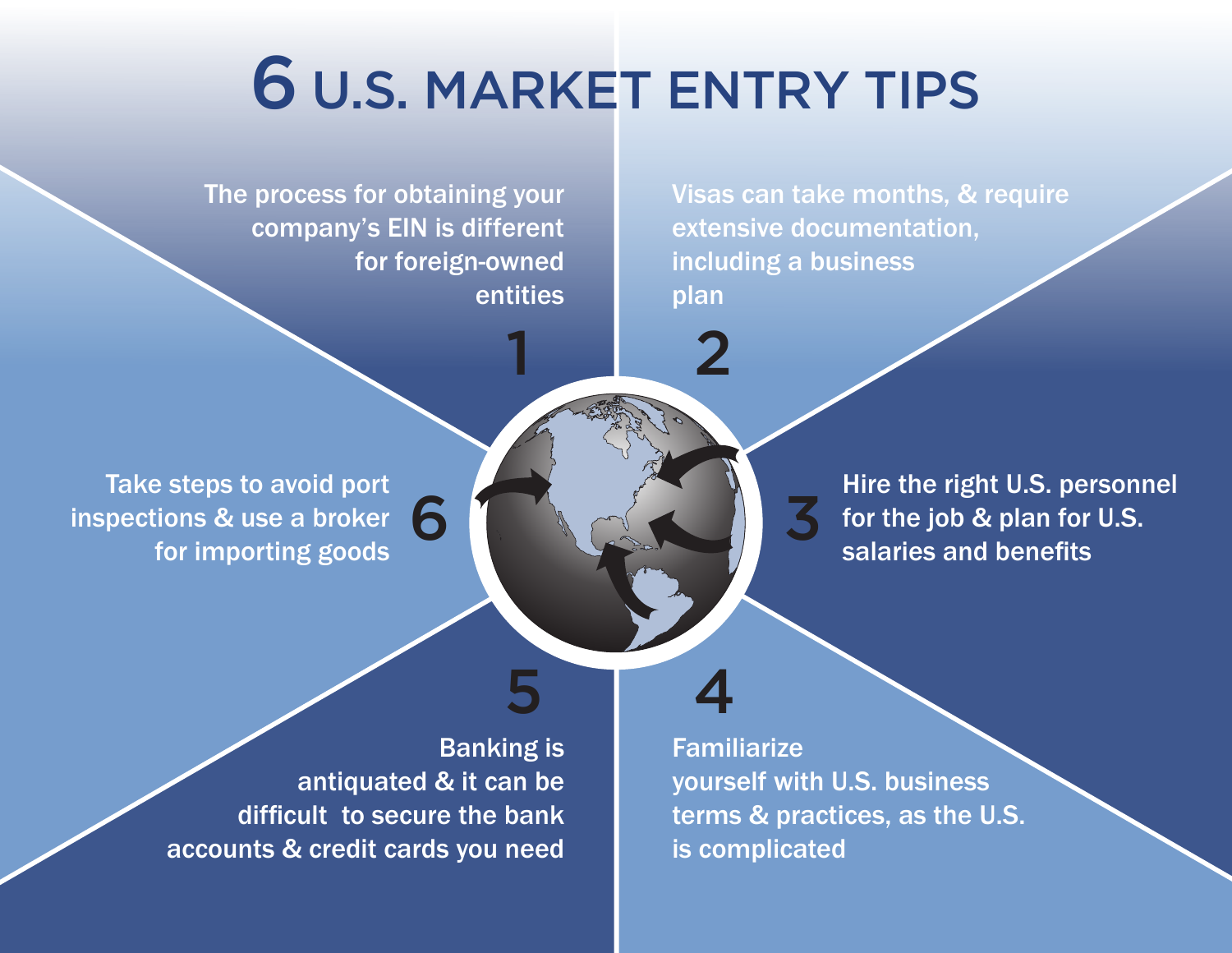#### FEDERAL EMPLOYER IDENTIFICATION NUMBER

Your company's Employer Identification Number (EIN or sometimes FEIN) is issued by the federal government for the purpose of tax administration. You will need an EIN to carry out most business functions – paying your federal and local taxes, paying employees, opening bank accounts, and more. You will also need state-issued tax ID numbers for any state where you have nexus and have to file taxes, but rules and regulations vary by state and are not covered here.

1

EIN numbers are fairly easy to obtain, but there are some points that need to be addressed for foreign-owned entities. The "responsible party" for the business has to complete the SS-4 EIN application paperwork. The IRS (Internal Revenue Service) defines the responsible party as the true principal officer, general partner, grantor, owner, or trustor of the entity. It is the person who controls, manages, or directs the entity and is ultimately responsible for the disposition of its funds and assets. If your company has more than one such individual, you will need to choose who you want to be

the responsible party when applying for your EIN, as the IRS only recognizes one person (if this ever changes, you must formally notify the IRS within 60 days with form 8822-B).

The responsible party is required to be an individual, meaning they also typically have to have a Social Security Number (SSN), which is a personal tax ID number and is issued by the U.S. government. If your responsible party is an American, then this isn't an issue and you can complete your application online, receiving your EIN almost immediately. However, if your responsible party is a foreigner, who does not already have an SSN or ITIN (Individual Tax Identification Number), then you will have to fill out a hard copy of the SS-4 and fax it to the IRS (putting "Foreign" in lieu of an SSN or ITIN, currently question 7b on the form). Processing times will, therefore, take longer (a few weeks during normal times).

You should plan on this and apply for your EIN well in advance to avoid issues when starting your business operations.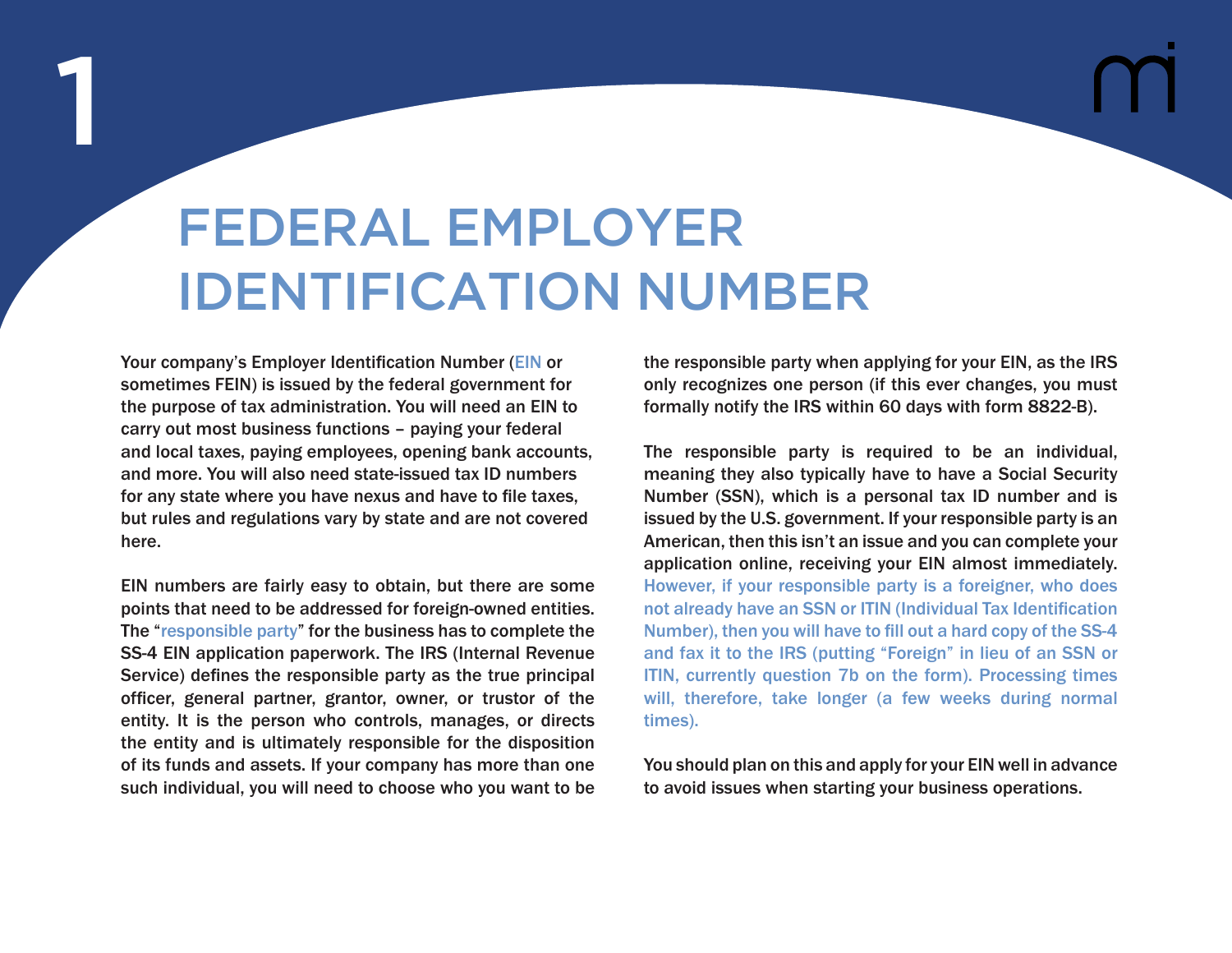## VISAS FOR FOREIGN EMPLOYEES

The visa application process can be a complicated and lengthy one (which COVID has exasperated). It also varies based on what kind of visa you will be applying for. Two common types of visas issued for employees coming to the U.S. to work for or to establish a U.S. subsidiary are E visas and L visas. You can read more about who is eligible for these visas, explore other types, and learn how to apply on the U.S. Citizenship and Immigration Services website.

One thing to keep in mind is that the required documentation must be thoroughly completed. Therefore, while you can apply yourself without hiring an immigration attorney, we do not recommend it. Immigration attorneys will review all your paperwork, ensure you add clarifying documents to strengthen your case, and advise on if the selected visa type is the best one for your unique situation. There are often multiple variables that must be taken into consideration when determining the right visa to apply for.

Depending on the visa type, it is not uncommon to have to provide a complete business plan in the visa package. This business plan is unlike the kinds of plans used to secure funding or woo investors. The plan will need to include the following information (list not exhaustive):

- Description of company history, products, and competitive advantage
- Industry analysis
- **Strategy**
- Investment to support strategy implementation
- Pro-forma financial statements
- 12-month Action Plan

For example, the business plan for an E visa must demonstrate that the company/subsidiary for which the visa applicant will be working will be making a "significant" investment in the community where it sets up. There is no specific information about what "significant" means – but the company should be creating jobs, renting or buying land, and purchasing supplies and/or raw materials for operations. It is essential to engage with a reputable immigration attorney who can advise, or introduce you to someone who can advise, on creating this business plan for the visa application.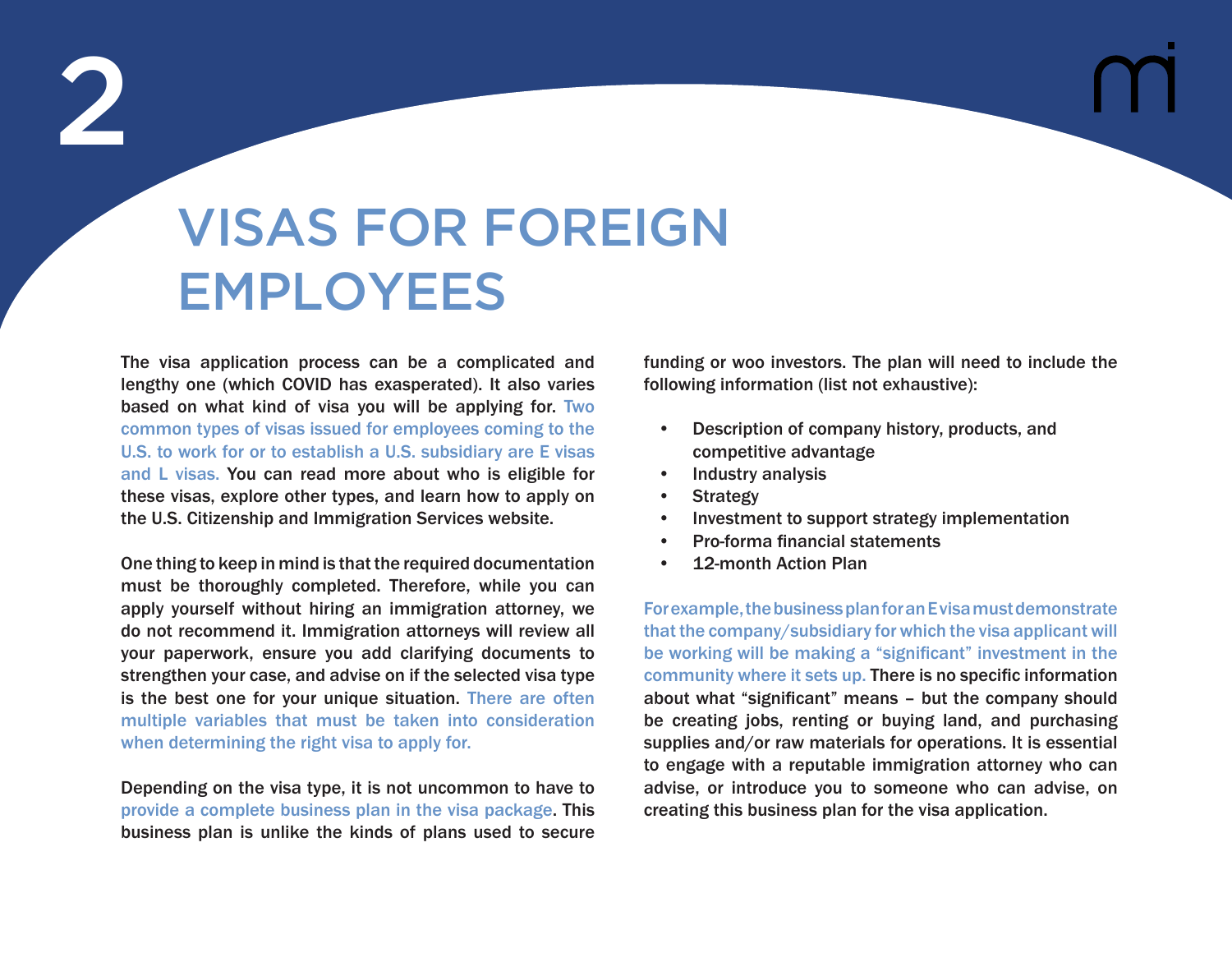### PERSONNEL FOR THE U.S. ENTITY

A company is only as good as its people. When you enter the U.S. market, you have two choices: to bring your own staff with you, or to hire them after you arrive. Your own staff will know your product or service, and your company culture, but they may struggle to fit in with life in America. They won't know all the rules and regulations for doing business here that will ultimately make your venture successful. Therefore, many send over one key manager, and then hire the rest of the staff in the U.S. You (or your HR department) will initially need to focus on three key steps:

- Finding and hiring the personnel
- Retaining the personnel
- Managing the personnel

But how do you go about this in a country where you aren't necessarily familiar with the hiring landscape? The following might differ greatly from what you are used to:

- The importance of job descriptions, titles, and responsibilities
- The educational system and what to look for on resumes
- Cultural differences that might make retaining and managing U.S. staff difficult
- Labor laws and how they vary per state
- Typical employee benefits
- Payroll management, and paying taxes/social security for employees

Plan to engage with a consultant or hiring firm to help you navigate the hiring process to ensure your company starts out on the right foot. And if this seems too daunting for you, you could engage with a company like Management inSites, which removes this HR headache by acting as your company's fractional employees, until you get a better understanding of the U.S.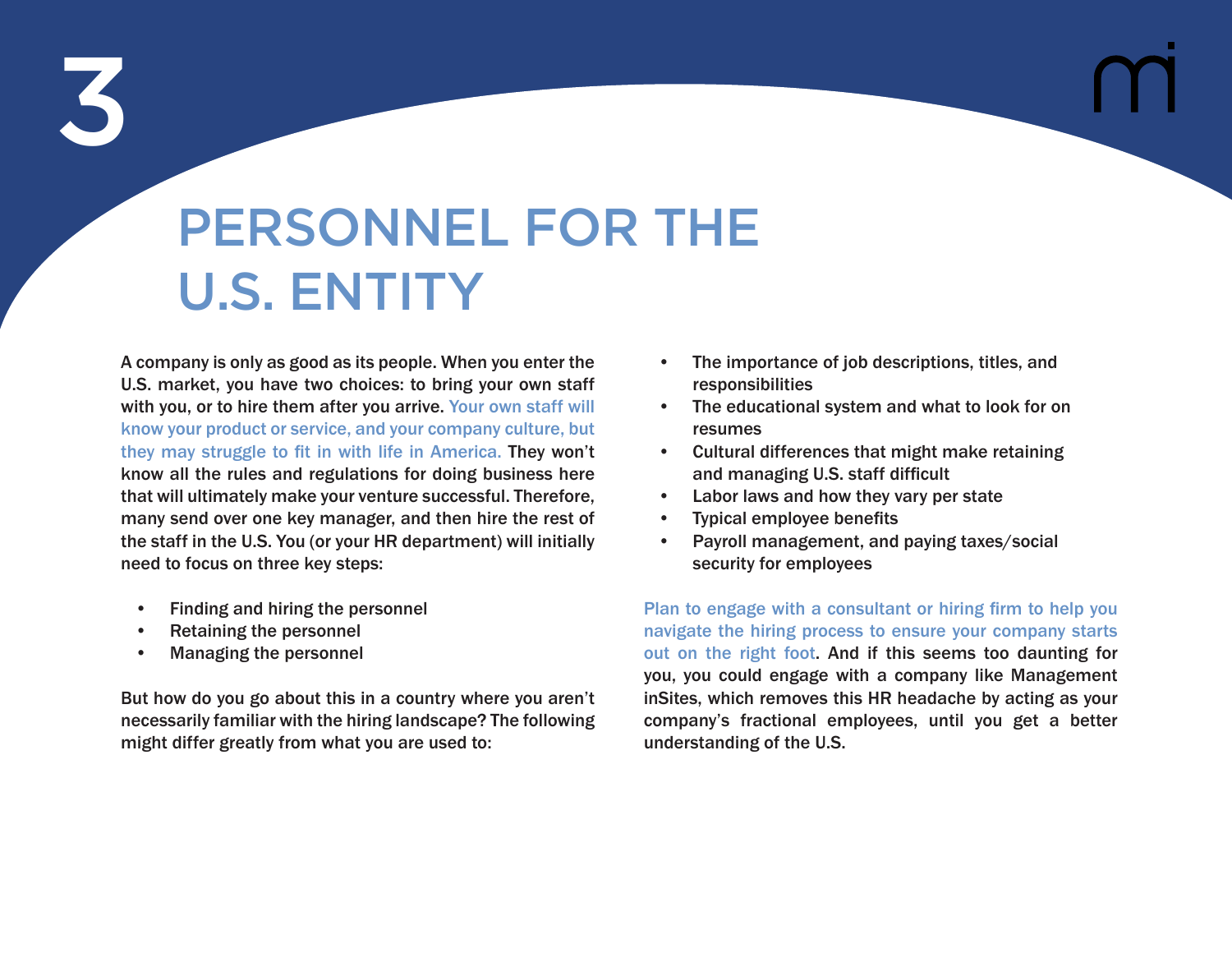## THE U.S. BUSINESS LANDSCAPE CAN BE CONFUSING

Business terminology varies from country to country. Do you know what an EIN is or why you need one? How about 401k options, D&O insurance, nexus for sales tax, or HTS codes? These are just a few of the common, initial terms you would need to be familiar with when starting your U.S. subsidiary.

Rules and regulations vary too. The U.S.'s vast geographical spread is daunting from a sales perspective – will you attack regionally, work with distributors, use sales reps, sell to specialty or big box chain retailers, go direct to consumer with your own ecommerce platform or known marketplaces like Amazon, or attack multiple channels at once? – but so too from a compliance side. There are local (town, city,

county), state, and federal laws that businesses must abide by. These regulations cross professional expertise as well – logistics, employment law, taxation, and more.

In order to launch successfully in the U.S., you will need to familiarize yourself with the terms, rules, and regulations that dictate how business is conducted here. Unsurprisingly, you will need to research extensively. Alternatively, you can identify someone within the U.S. that you can trust, and who has your company's best interests at heart who will be able to guide you through the first several months of setup and operations.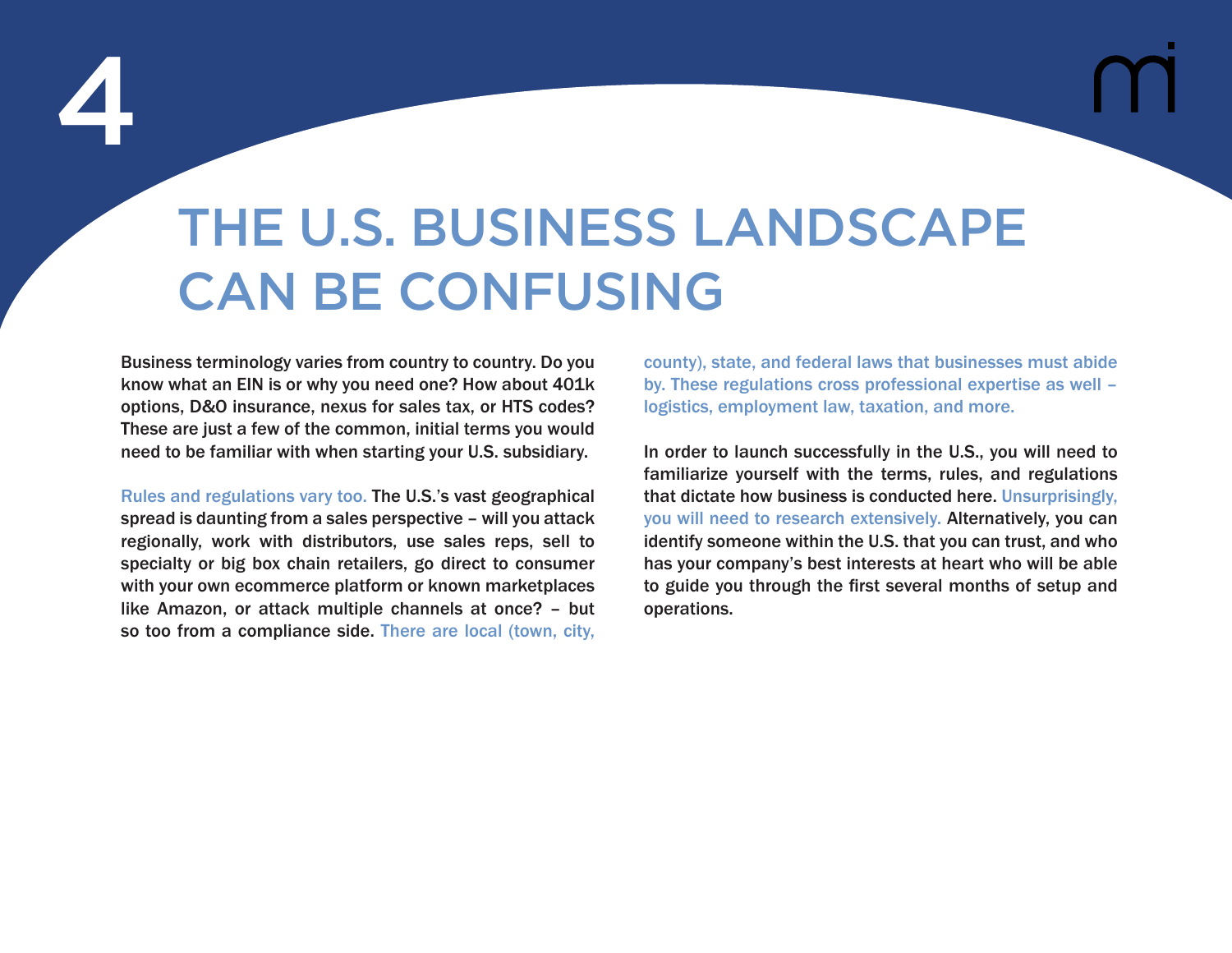### BANKING IS NOT STRAIGHTFORWARD

U.S. banks must deal with inconceivable amounts of regulation and compliance. People who are used to banking in other countries are often bewildered by how complicated it can be to do something as simple as open a business bank account.

This isn't without good reason. The financial crisis of 2008 had a detrimental effect on banks. As a result, they shored up their application and review process to protect themselves from loss due to bad loans or illegitimate business, money laundering, and other types of fraud.

The result, however, is that the process for securing a bank account and/or credit card can be complicated. Be sure to have all backup documentation for your U.S. subsidiary on-hand when applying. This includes the company tax ID

(EIN), as well as information about the company's officers, the owners of the company, and their shares. You will likely need to provide social security numbers (SSNs), pictures of passports, and proof that the company was properly set up in the U.S.

As for credit cards, typically the bank where your company has an account will issue a secured business credit card. That means you would need cash in a deposit account equal to the amount of the card limit to use as collateral for the credit card. This is because the company is likely new and does not have a credit history to ensure it. Some banks do not even want to take the risk of offering a secured card, in which case the open market for credit cards is the only option.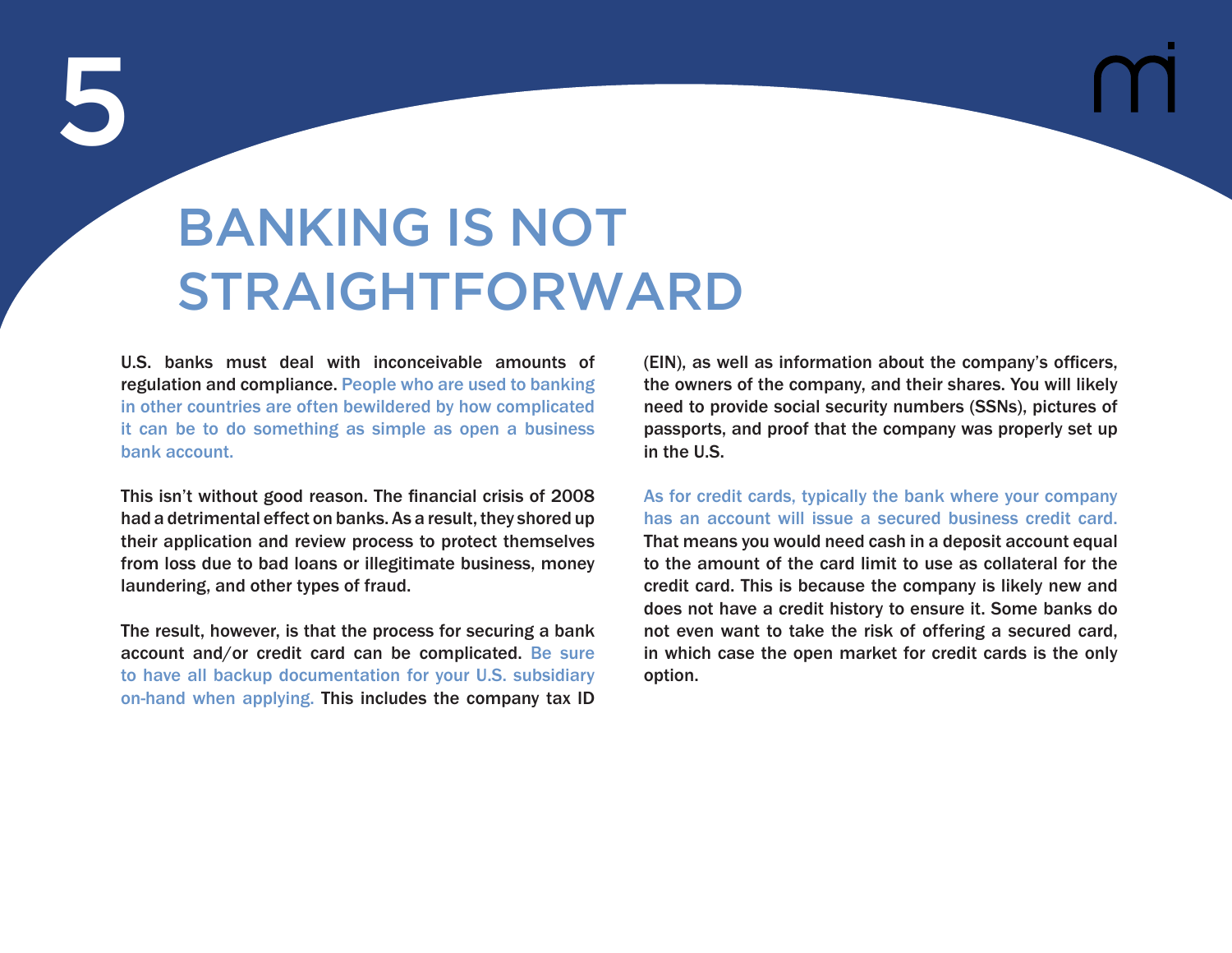### LOGISTICS & CUSTOMS CAN BE TRICKY

Will you plan to drop-ship your products to customers from your parent company abroad? Will you store stock in a warehouse in the U.S.? If so, how much? Do you need multiple warehouse locations to cover the U.S. geographically? Will you transport internally by air, train, or trucks?

These are very important questions to consider when setting up your subsidiary. Lead time on shipments has been increasing due to supply chain issues, lack of drivers, and backup at ports around the world. Your customer will likely not want to wait a month (or more!) for their item to arrive.

And while issues with the supply chain can cause a delay, so too can U.S. Customs. Having the proper paperwork (and having it completed correctly) is imperative to avoid a delay at a port.

The most important thing to remember when it comes to Customs is that inspections happen randomly. They can happen to anyone, at any time, and there is no way to determine if an inspection will take one day or two weeks.

#### How to Avoid Inspection (as much as possible):

- Avoid red flags: Get your paperwork in order, make sure it's clear, and provide accurate valuations of your goods (such as quantity, price, and HTS codes).
- Work with an established partner: Use a transportation company that routinely manages international freight.
- Try to avoid condensing the shipment with another company. You don't want to be penalized if the other company makes a mistake in its paperwork or process.
- Hire a broker (3rd party company) to present the documentation and get a Customs clearance 2-3 days before the arrival of the ship. In this way, you can avoid inspection and won't need to wait for Customs to clear the container when it arrives.